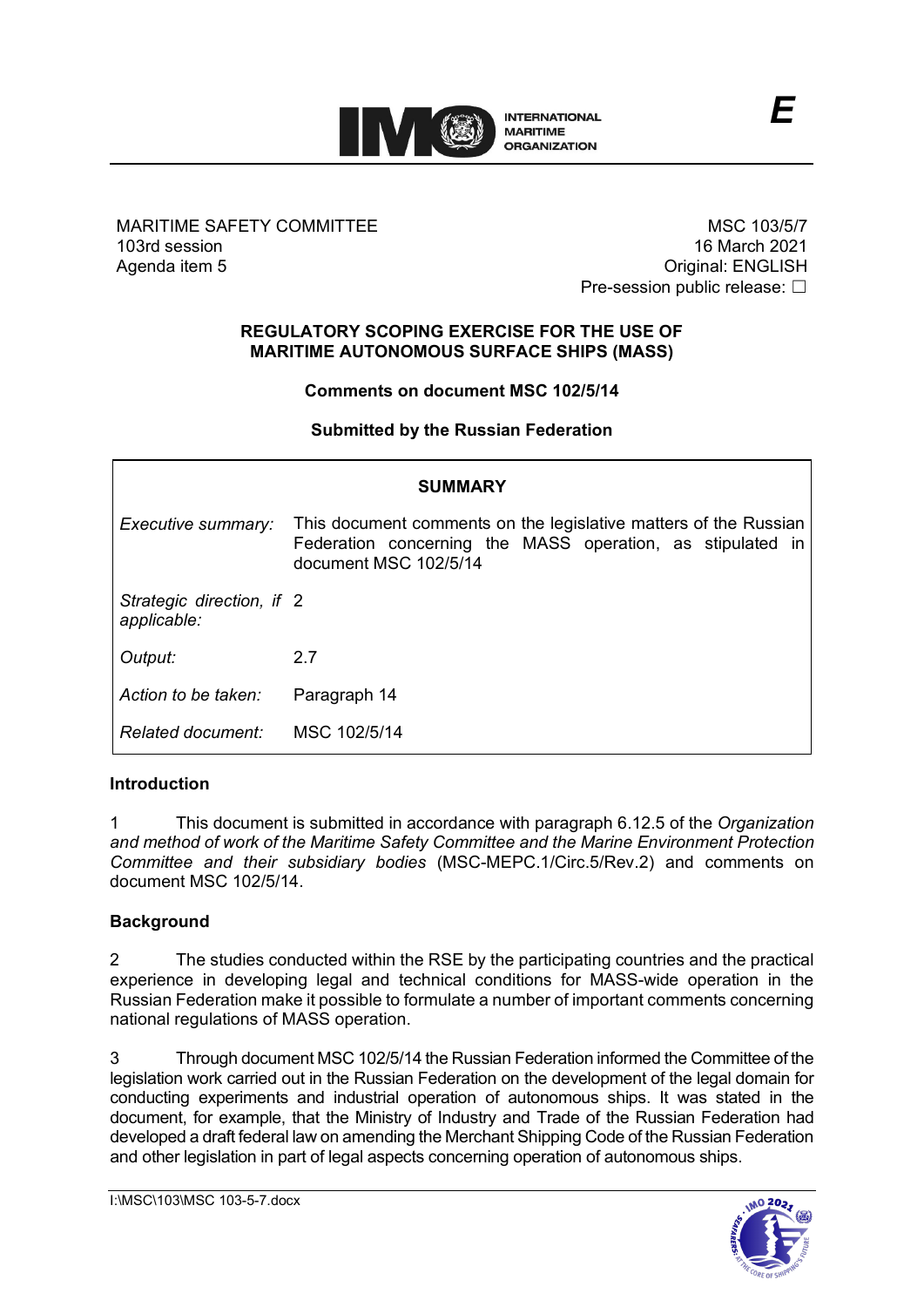4 The Russian Federation intends to inform the Committee, through this document, on the progress achieved in considering the draft legislation and on the issues emerging in the course of the thorough discussion of the prepared draft legislation.

### **Progress in preparation of the Russian draft law on autonomous ships**

5 Since document MSC 102/5/14 had been prepared and submitted by the Russian Federation, the draft federal law on autonomous ships was considered by all the ministries concerned of the Government of the Russian Federation and became the subject of the public discussion within the shipping community with the participation of maritime lawyers and taking account of the documents (notes) submitted to MSC 102 by the IMO Member States and observers. After the discussion, the draft law was improved by the "МАРИНЕТ РУТ" (MARINET ROUT), the Centre for Promotion of Technologies of Autonomous Shipping, established by the Russian University of Transport together with the MARINET Departmental Centre under the order of the Minister of Transport of the Russian Federation, and at the moment the draft law is being prepared by the Government of the Russian Federation to be forwarded to the State Duma of the Russian Federation (Russian Parliament). The State Duma of the Russian Federation has included the draft law into the priority list of draft laws for the spring session of 2021, and the adoption is envisaged for July 2021. The draft law is expected to come into force before the end of 2021. Under the legislative process adopted in the Russian Federation the draft law may undergo certain amendments before it is finally adopted, however, the conceptual provisions are unlikely to be altered.

6 For the complete realization of regulatory standards of the Russian Federation in part of operating autonomous ships, after the law on autonomous ships comes into force, a number of regulatory acts will have to be adopted by the Government of the Russian Federation and the Ministry of Transport of the Russian Federation to regulate technical and administrative aspects of operating autonomous ships. This process may take up to six months. So the complete set of regulatory documents governing the operation of autonomous ships flying the State flag of the Russian Federation or foreign autonomous ships calling at Russian ports may be prepared in early 2022.

# **Matters for further discussion in developing MASS related legislation**

7 In the first two degrees of autonomy, crew members will be present on board ships. Part of the functions performed at present by crew members on board will be performed either by the ship automation system or by remote operators and remote automation means. So the automation means do not provide the complete substitution of the human presence in control of the ship but are a mere tool to assist humans in control of the ship: a shipowner, master, remote operator. In this case, control of the ship and safety of shipping rests ultimately within the human responsibility. Requirements should be developed concerning knowledge, skills and abilities of all persons involved in the control process of an autonomous ship, their roles and responsibilities should be defined. The Company's SMC should provide adequate information on the relations existing between the above persons.

8 In discussing the draft law, many Russian experts stressed the fact that the flag State of the ship should provide for the qualified crew for each ship under the existing international standards. Initially it was envisaged in the draft law that for MASS of the 3rd and 4th degrees of autonomy (with no humans on board) the crew will not be formed and the ship control and/or supervision thereof would be performed by specialists outside the autonomous ship. Experts, however, suggested a different approach which, in our opinion, is more relevant to the spirit of the existing regulation. It is proposed that for the crewless autonomous ships, external crew should be formed that would be outside the ship (on shore or on board a different ship) and would be responsible for control of the autonomous ship and for the safety of its navigation.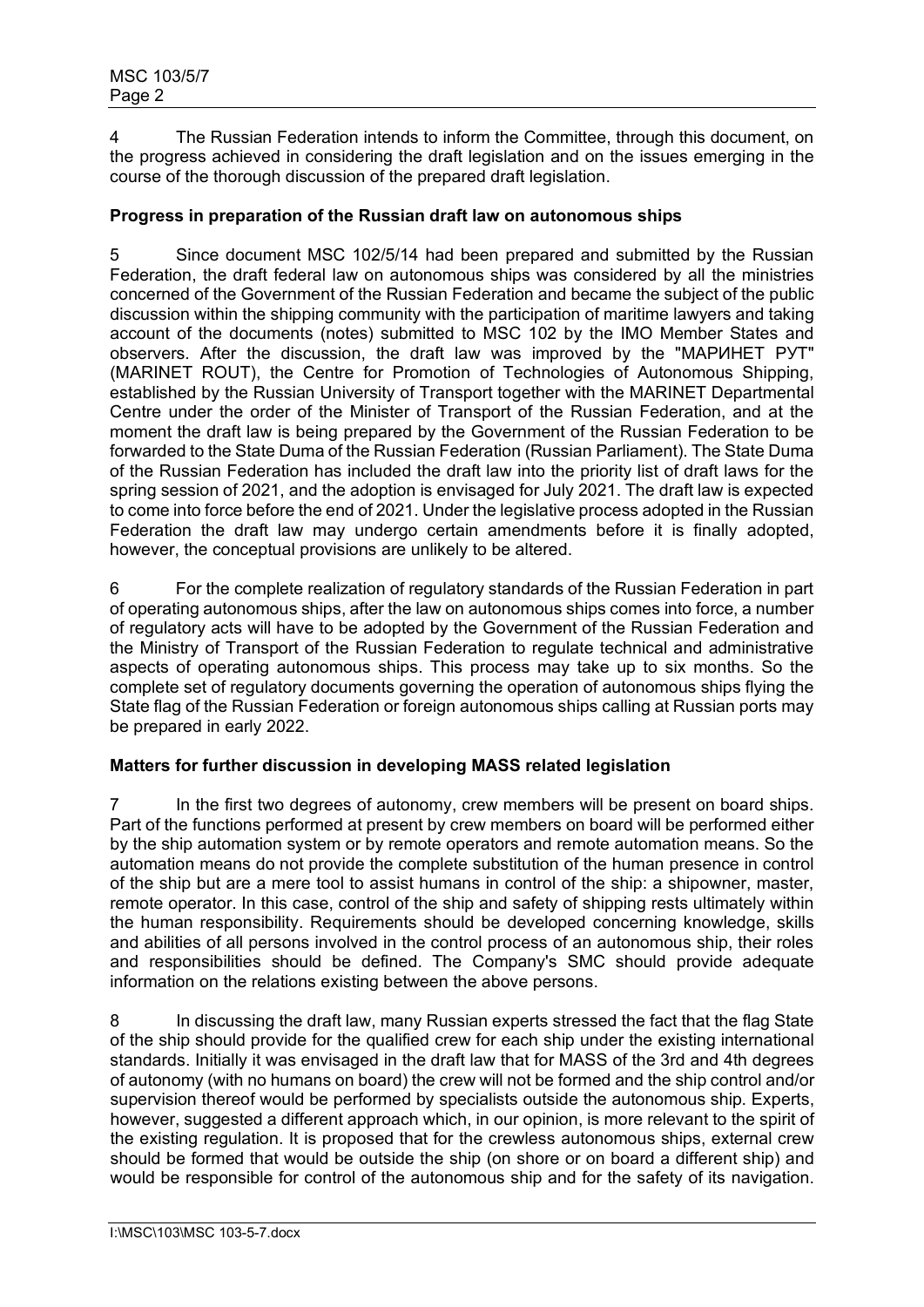The requirements for the qualifications and composition of the autonomous ship external crew will be established by the flag State maritime Administration (the Government of the Russian Federation).

9 The liability insurance (civil liability) for the damage caused by an autonomous ship or in connection with the operation of autonomous ships was one of the most widely discussed matters of autonomous ship operation. Experts did not identify any peculiar aspects of liability insurance for the damage caused by autonomous ships if compared with the similar insurance for a ship which is not autonomous. As seen from the insurance practice, it is always either the ship operator or shipowner that is a party to the insurance contract. An autonomous ship like any other ship will have both a registered shipowner and a registered ship operator (company), who will be parties to the insurance contract of the autonomous ship. No particular risks were identified specific to the autonomous ship operation. The Russian draft law suggests that autonomous ship insurance should be performed in the same way as insurance of non-autonomous ships. The risk insurance pertaining to autonomous ships operation should probably receive very thorough consideration on the part of the IMO Legal Committee.

10 The draft law in question is first of all intended for regulating legal relationships arising in operation of autonomous ships flying the State flag of the Russian Federation. The draft law also provides for the standard that when foreign-flagged autonomous ships call at Russian ports, both the international legislation, where it exists, and the national flag State legislation regulating autonomous ships will be accepted, in part of the crew composition and qualifications, survey of technical automation means of autonomous ship, etc., provided the relevant requirements of the IMO instruments are complied with.

11 The draft law does not specify legal provisions depending on the autonomous ship type, purpose, or area of navigation. It is the opinion of the Russian experts that an autonomous ship can be used practically in all the spheres of merchant shipping. It is seen as unreasonable, however, that there would be no crew on board ships carrying passengers. It is stipulated in the improved version of the draft law that an autonomous passenger ship cannot be operated with no crew on board. This limitation, however, does not prevent a passenger ship from having an external crew or from being an autonomous ship.

12 The draft law considers the matters of autonomous ship control during navigation, its calls at seaports and departures from seaports. The draft law presently does not cover the legislative standards dealing with ship loading and unloading, bunkering and other similar operations. It is proposed that these matters be adequately addressed at the IMO level.

# **Proposals**

13 The Russian Federation proposes to take into consideration the information on the status of the national legislation development in the sphere of autonomous navigation, and also:

- .1 to discuss the development of requirements for autonomous ship crew and for the experts involved in control of autonomous ships;
- .2 to consider the matter of "external" crew of an autonomous ship and requirements thereto;
- .3 to consider the matter of liability insurance concerning the risks involved in operation of autonomous ships and to request the IMO Legal Committee, if necessary, to provide their conclusion;